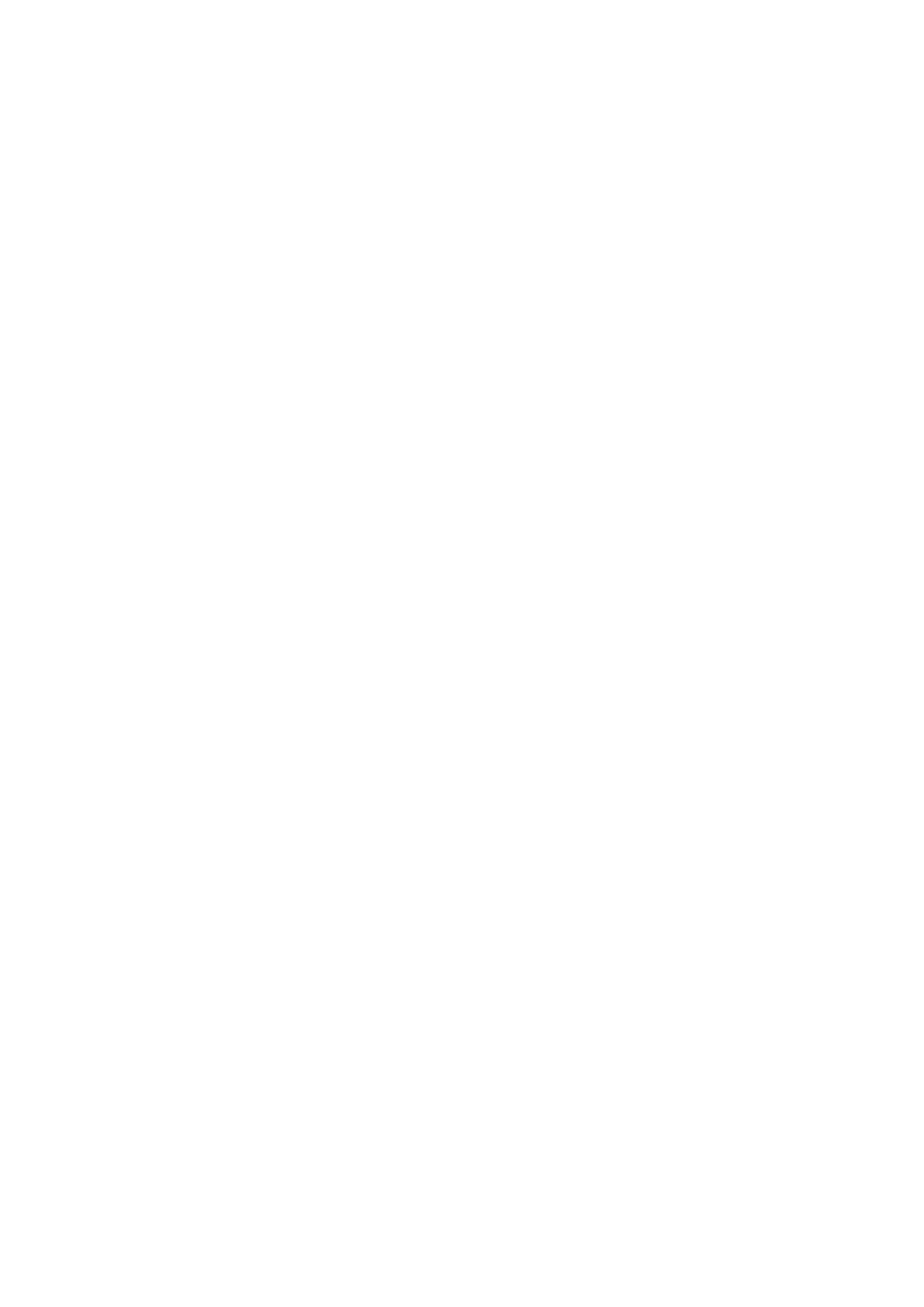## **VCI2022 - The 16th Vienna Conference on Instrumentation**

# **Thursday, February 24, 2022**

## **Semiconductor Detectors: Active Sensors 1 (9:00 AM - 10:40 AM)**

#### **-Conveners: Markus Friedl**

| time [id] title                                                                                             | presenter             |
|-------------------------------------------------------------------------------------------------------------|-----------------------|
| 9:00 AM39] Silicon pixel-detector R&D for future lepton colliders                                           | DANNHEIM, Dominik     |
| 9:25 AM1818] Charge sensing properties of monolithic CMOS pixel sensors fabricated in<br>a 65 nm technology | <b>BUGIEL, Szymon</b> |
| 9:50 AM1] The Tangerine project: Development of high-resolution 65 nm silicon MAPS                          | WENNLÖF, Håkan        |
| 10:15 AM6] The MIMOSIS pixel sensor for the CBM Micro-Vertex Detector and<br>beyond.                        | DOROKHOV, Andrei      |

### **Semiconductor Detectors: Active Sensors 2 (11:00 AM - 12:40 PM)**

#### **-Conveners: Joachim Josef Mnich**

| time [id] title                                                                                                                                                                            | presenter                  |
|--------------------------------------------------------------------------------------------------------------------------------------------------------------------------------------------|----------------------------|
| 11:00 2004] Design and characterization of depleted monolithic active pixel sensors<br>within the RD50 collaboration                                                                       | SIEBERER, Patrick          |
| 11:25 [AMP] Development and testing of a radiation-hard large electrode DMAPS<br>design in a 150 nm CMOS process.                                                                          | CAICEDO SIERRA, Ivan Dario |
| $11:50$ $\uparrow$ $\uparrow$ $\uparrow$ Recent results with radiation-tolerant TowerJazz 180 nm MALTA Sensors                                                                             | LEBLANC. Matt              |
| 12:15 PM1] Development and characterization of a DMAPS chip in TowerJazz 180 nm<br>technology for high radiation environments and its use case for the Belle II<br>vertex detector upgrade | <b>BESPIN, Christian</b>   |

## **Semiconductor Detectors: Active Sensors 3 (2:00 PM - 3:40 PM)**

#### **-Conveners: Thomas Bergauer**

| time [id] title                                                                                                             | presenter                                |
|-----------------------------------------------------------------------------------------------------------------------------|------------------------------------------|
| 2:00 F[299] MONOLITH - picosecond time stamping capabilities in fully monolithic<br>highly granular silicon pixel detectors | CARDELLA, Roberto                        |
| 2:25 FM07] ARCADIA Fully Depleted MAPS in a 110-nm CMOS Process                                                             | DA ROCHA ROLO, Manuel<br><b>Dionisio</b> |
| 2:50 FM52] CMOS SPAD Sensor Chip for the Readout of Scintillating Fibers                                                    | FISCHER, Peter                           |
| 3:15 FM32] Performance Evaluation of Stitched Passive CMOS Strip Sensors                                                    | DIEHL, Leena                             |

## **Semiconductor Detectors: Passive Sensors (4:00 PM - 5:40 PM)**

#### **-Conveners: Marko Dragicevic**

| time [id] title                                                                                  | presenter       |
|--------------------------------------------------------------------------------------------------|-----------------|
| 4:00 FM51] Present and future development of thin silicon sensors for extreme<br><b>fluences</b> | SOLA, Valentina |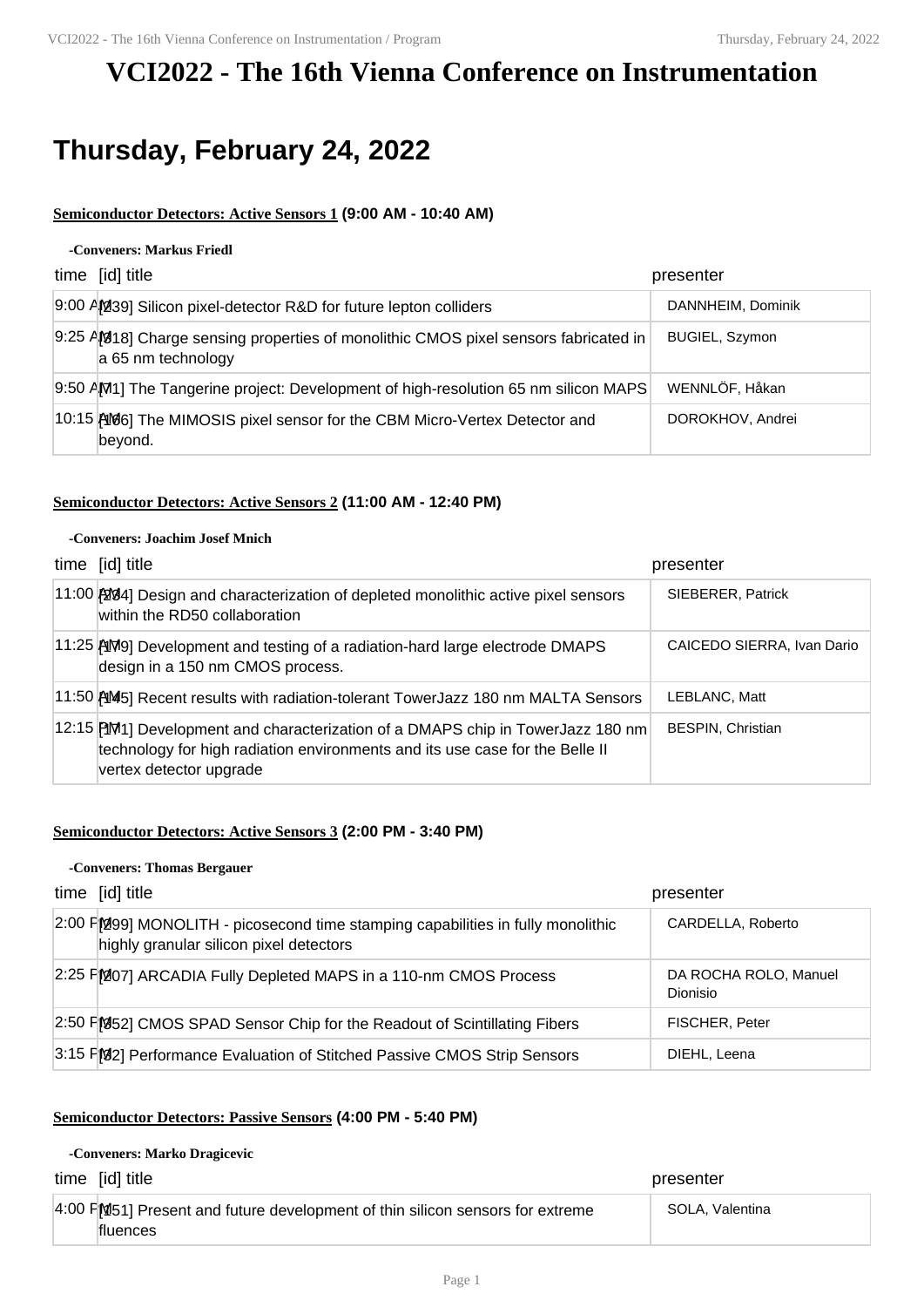| 4:25 FM61] The CMS Outer Tracker sensor production, status and first results                                                     | DAMANAKIS, Konstantinos |
|----------------------------------------------------------------------------------------------------------------------------------|-------------------------|
| 4:50 FM 59 Characterization of planar and 3D Silicon pixel sensors for the high<br>luminosity phase of the CMS experiment at LHC | ZUOLO, Davide           |
| 5:15 FM52] Wide-bandgap material SiC as high rate particle detector                                                              | GAGGL, Philipp          |